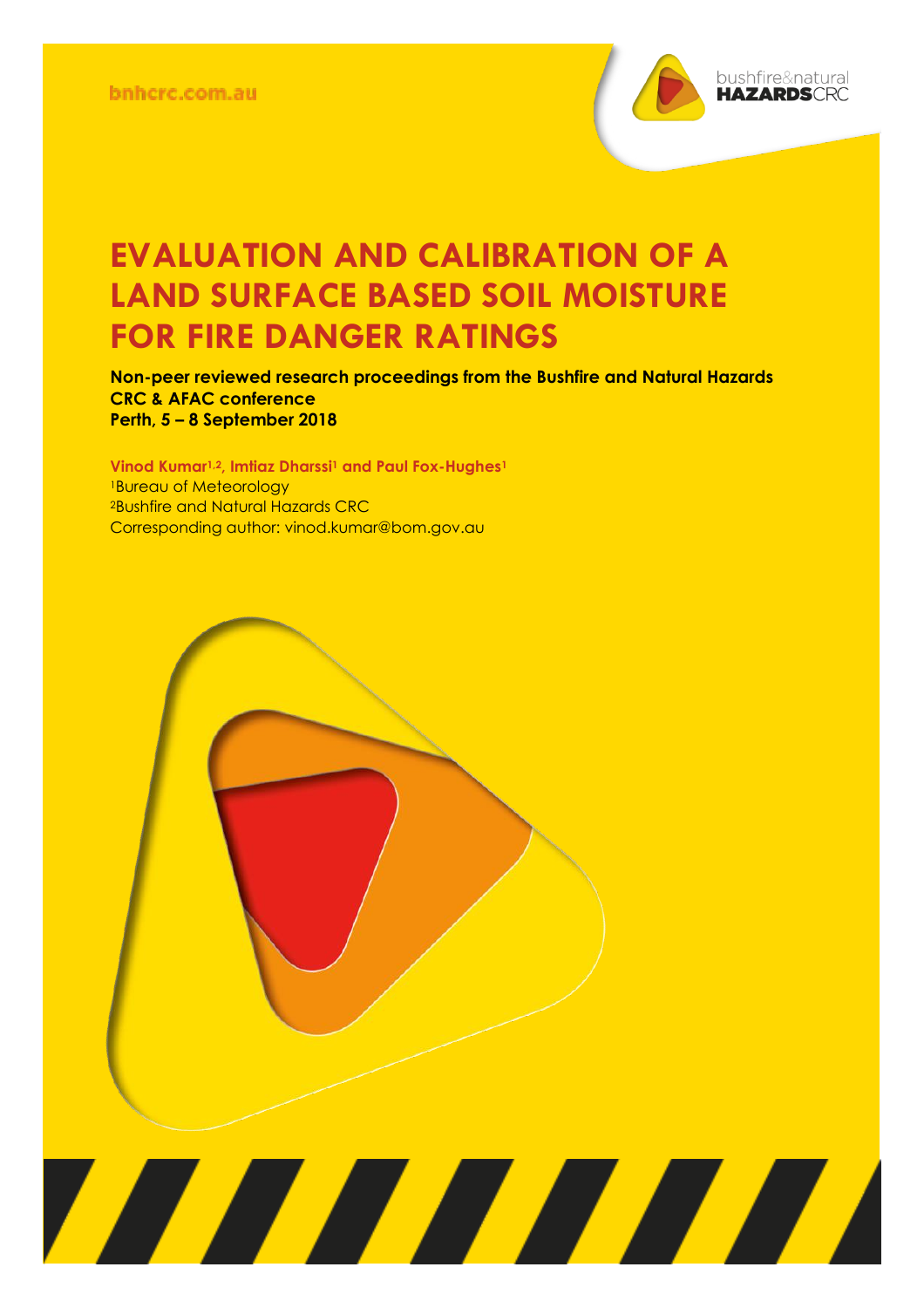# ,,,,,,,,,,,,,,,,,,,,,,,,,

| Version | <b>Release history</b>      | Date       |  |  |
|---------|-----------------------------|------------|--|--|
| 10      | Initial release of document | 05/09/2018 |  |  |



**Australian Government** Department of Industry, **Innovation and Science** 

**Business** Cooperative Research

Centres Programme

All material in this document, except as identified below, is licensed under the Creative Commons Attribution-Non-Commercial 4.0 International Licence.

Material not licensed under the Creative Commons licence:

- Department of Industry, Innovation and Science logo Cooperative Research Centres Programme logo
- Bushfire and Natural Hazards CRC logo
- All photographs and graphics

All content not licenced under the Creative Commons licence is all rights reserved. Permission must be sought from the copyright owner to use this material.



#### **Disclaimer:**

The Bureau of Meteorology and the Bushfire and Natural Hazards CRC advise that the information contained in this publication comprises general statements based on scientific research. The reader is advised and needs to be aware that such information may be incomplete or unable to be used in any specific situation. No reliance or actions must therefore be made on that information without seeking prior expert professional, scientific and technical advice. To the extent permitted by law, the Bureau of Meteorology and the Bushfire and Natural Hazards CRC (including its employees and consultants) exclude all liability to any person for any consequences, including but not limited to all losses, damages, costs, expenses and any other compensation, arising directly or indirectly from using this publication (in part or in whole) and any information or material contained in it.

**Publisher:**

Bushfire and Natural Hazards CRC

September 2018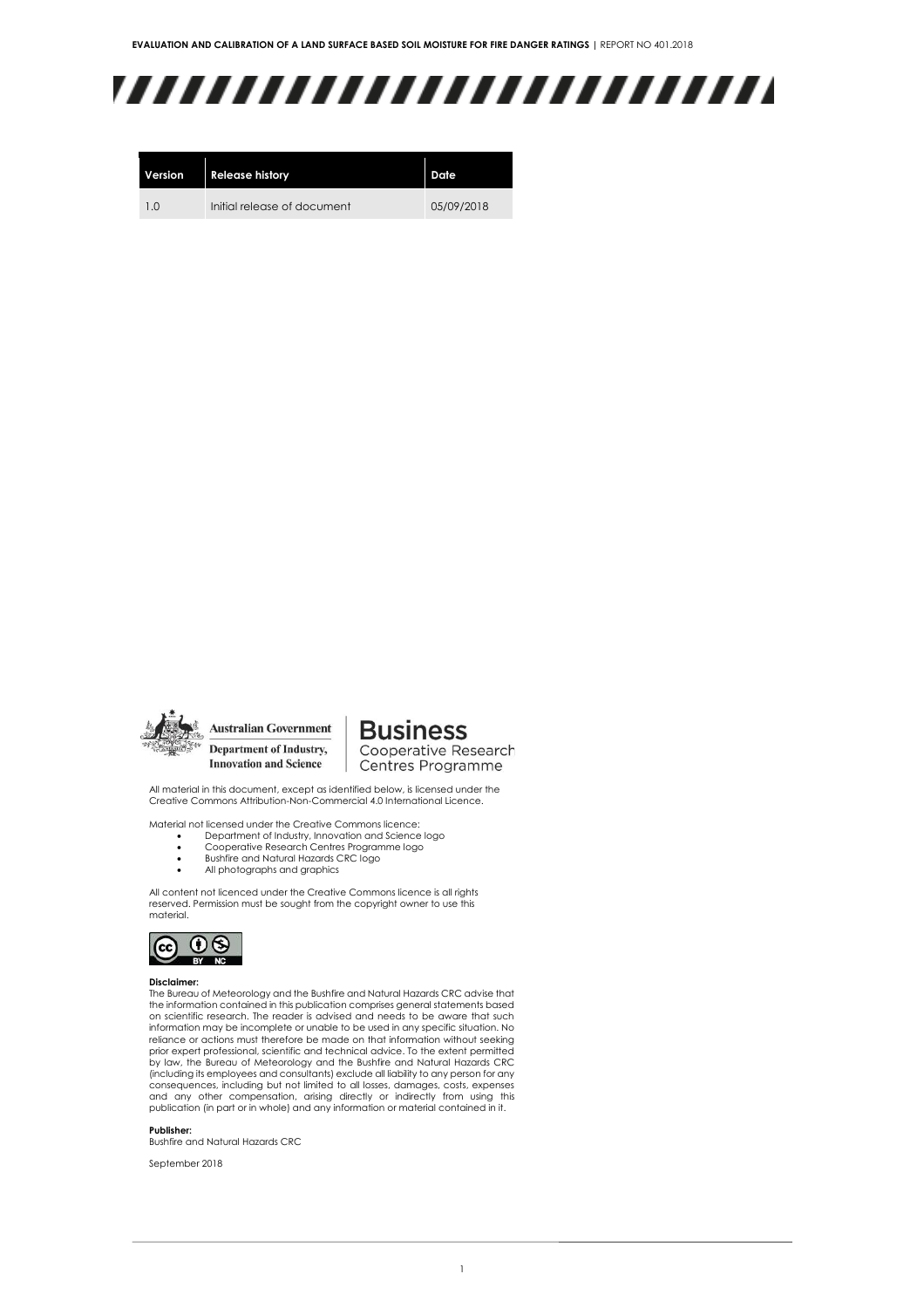# 

## **TABLE OF CONTENTS**

| <b>ABSTRACT</b>                                                                                    |             |
|----------------------------------------------------------------------------------------------------|-------------|
| EVALUATION AND CALIBRATION OF A LAND SURFACE BASED SOIL MOISTURE FOR FIRE<br><b>DANGER RATINGS</b> |             |
| <b>INTRODUCTION</b>                                                                                | $\mathbf 2$ |
| <b>RESULTS AND DISCUSSION</b>                                                                      | $\mathbf 2$ |
| VERIFICATION OF JASMIN AGAINST GROUND OBSERVATIONS                                                 | 2           |
| CALIBRATION OF JASMIN SOIL MOISTURE                                                                | 4           |
| <b>SUMMARY</b>                                                                                     | 6           |
| <b>REFERENCES</b>                                                                                  | 6           |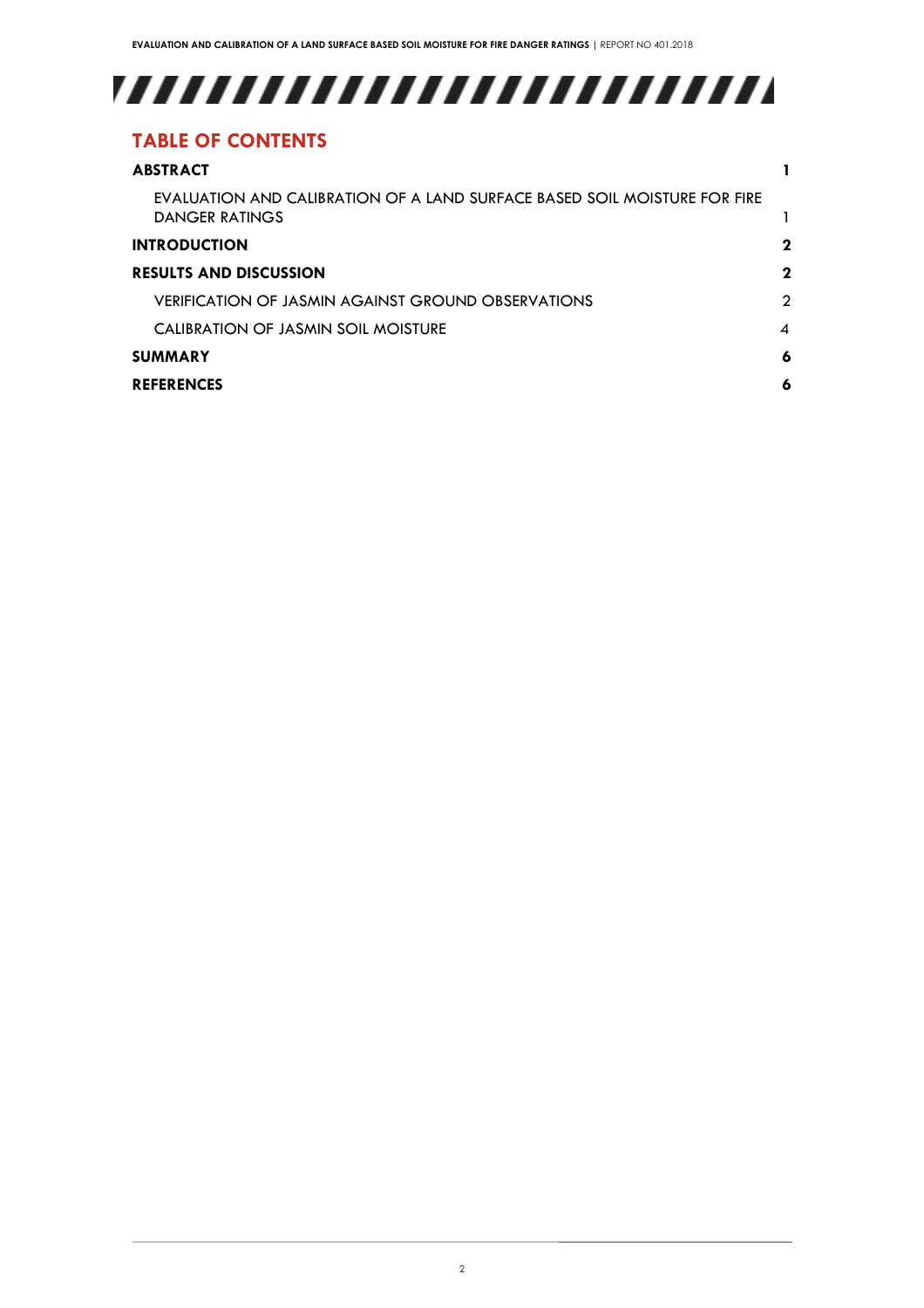

## <span id="page-3-0"></span>**ABSTRACT**

#### <span id="page-3-1"></span>**EVALUATION AND CALIBRATION OF A LAND SURFACE BASED SOIL MOISTURE FOR FIRE DANGER RATINGS**

#### **Vinodkumar,** *Science to Services, Bureau of Meteorology, Melbourne*

We present the evaluation of high-resolution, JASMIN soil moisture analysis developed for Australia. The prototype JASMIN system has been developed primarily for use in fire and land management. JASMIN produce hourly soil moisture estimates over four soil layers at 5 km horizontal resolution. We evaluate JASMIN against three ground-based networks in Australia. Among the results, the median Pearson's correlation obtained for surface soil moisture across the observation networks for JASMIN is between 0.78 and 0.85. JASMIN generally has a better skill than the Keetch-Byram Drought Index and Soil Dryness Index models used operationally in Australia.

We also apply and evaluate a few rescaling approaches to the JASMIN soil moisture to facilitate its use in the current operational fire danger rating system. Minimummaximum matching, mean-variance matching, and cumulative distribution function (CDF) matching are the rescaling approaches applied. Validation of the rescaled products is performed using ground-based observations and MODIS fire radiative power data.

The rescaling readily enables fire agencies to utilize the JASMIN product in their existing fire prediction models. However, the potential of JASMIN is greatest in the National Fire Danger Rating System (NFDRS), currently being prototyped across Australia. Particularly, the ability of JASMIN to estimate soil moisture at several levels is expected to be advantageous in the NFDRS. For example, the Spinifex fuel model implemented in the current NFDRS prototype uses 0-10cm soil moisture as an input. This soil moisture information is available natively in JASMIN.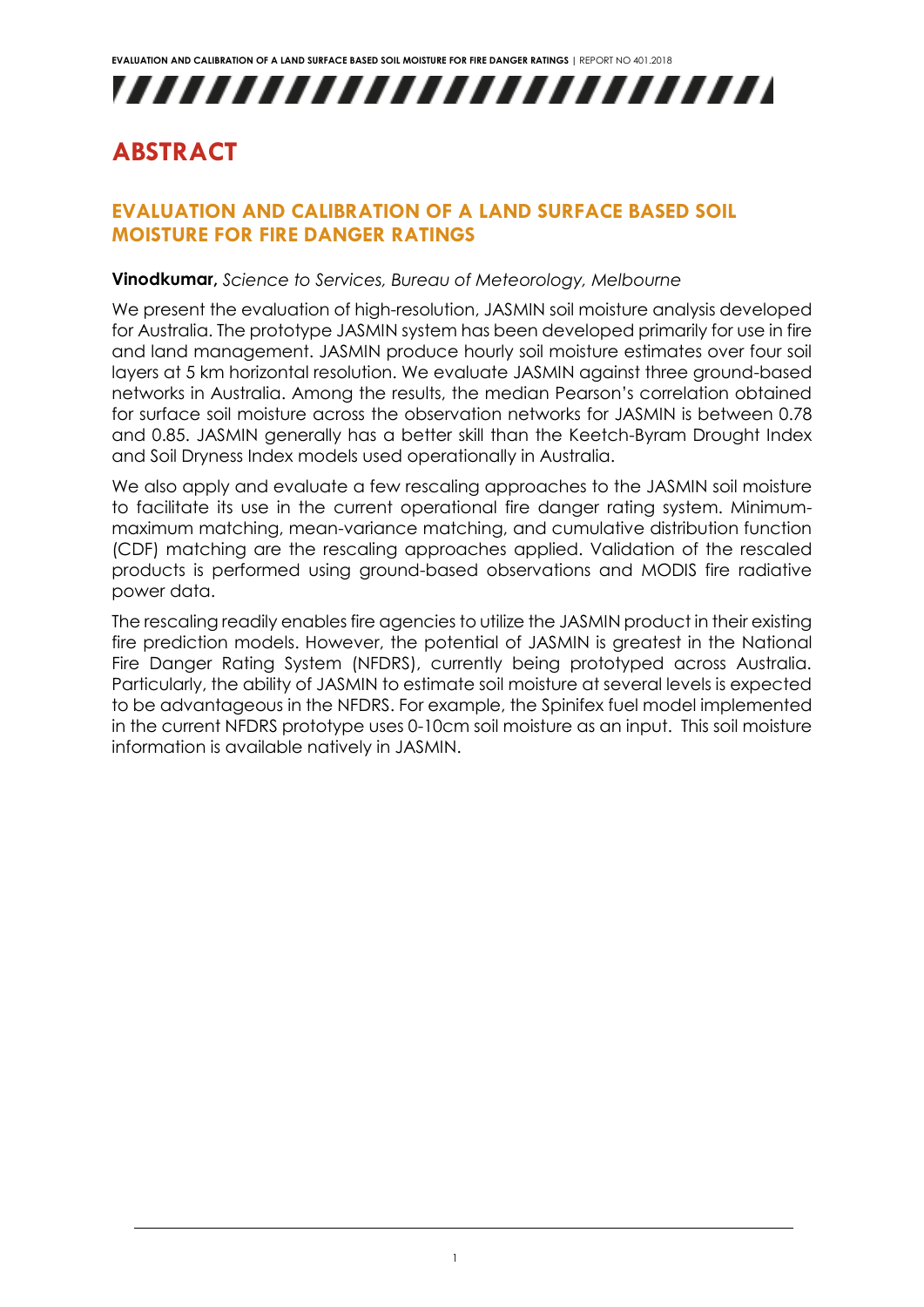## ,,,,,,,,,,,,,,,,,,,,,,,,, **INTRODUCTION**

<span id="page-4-0"></span>Accurate estimation of soil moisture is of great importance in fire danger assessment, given the close relationship between soil moisture and fuel dryness. To that extent, the operational fire danger rating system in Australia employs soil moisture deficit models to estimate fuel availability (McArthur, 1967). Soil moisture exhibits high variability in space and time, driven by several parameters, such as vegetation, soil type, topography, and meteorology. The current operational soil moisture deficit models, the Keetch-Byram Drought Index (KBDI; Keetch and Byram, 1968) and the Mount's Soil Dryness Index (SDI; Mount, 1972), are rather simplified methods that neglect most of these influencing factors.

Rapid scientific progress has been made in the past few decades on accurate soil moisture estimation using modern techniques like satellite remote sensing and land surface modelling. Land surface models (LSMs) provide a detailed representation of thermal and hydrological processes (Best et al., 2011). Soil wetness from LSMs within a numerical weather prediction system (NWP) is found to provide more accurate estimates than that from KBDI or SDI (Vinodkumar et al., 2017). However, soil moisture analysis from operational, global NWP systems run by the Bureau of Meteorology have a coarser resolution (~25 km). Also, their skill can be limited by the large uncertainties that exist in NWP forcing - especially precipitation. Hence, a high resolution offline land surface modelling system that will be driven mainly by observation based meteorological forcing has been developed.

The new soil moisture analyses system, referred to as the JULES based Australian Soil Moisture INformation (JASMIN; Dharssi and Vinodkumar, 2017), is based on the Joint United Kingdom Land Environment Simulator (JULES; Best et al. 2011) land surface model. The JASMIN system covers whole Australia at a spatial resolution of 5 km. The system is run with an hourly time step and output is stored at every third time step. The soil column in JASMIN is 3 m deep and is divided into four layers of 0.1, 0.35, 0.65 and 2 m depth from the surface. The present study briefly describes the verification of JASMIN against ground observations and comparisons with current operational methods.

We apply three rescaling methods to calibrate the native JASMIN soil moisture outputs so that they are compatible for use in fire prediction models used by the fire agencies. The rescaling approaches applied and validated are: minimum-maximum (MM) matching, mean-standard deviation (μ–σ) matching, and cumulative distribution function (CDF) matching. Validation of the rescaled products is performed here using the MODIS fire radiative power data.

## **RESULTS AND DISCUSSION**

#### **VERIFICATION OF JASMIN AGAINST GROUND OBSERVATIONS**

The skill of JASMIN, KBDI and SDI is assessed using ground observations from the CosmOz, OzNet and OzFlux networks. Figure 1 represents each model's skill over different land use / land cover (LULC) for shallow soil layers. The LULC classification is made based on the types over which the observation sites are located. We broadly classify the land cover types into forests, woodlands, grasslands and croplands. The northern Australian savannahs are classified as woodlands. All pasture and grazing paddocks are included under grasslands. Of the 81 sites in total across three networks, 16 are classified as croplands, 11 as forests, 9 under woodlands and the remaining 45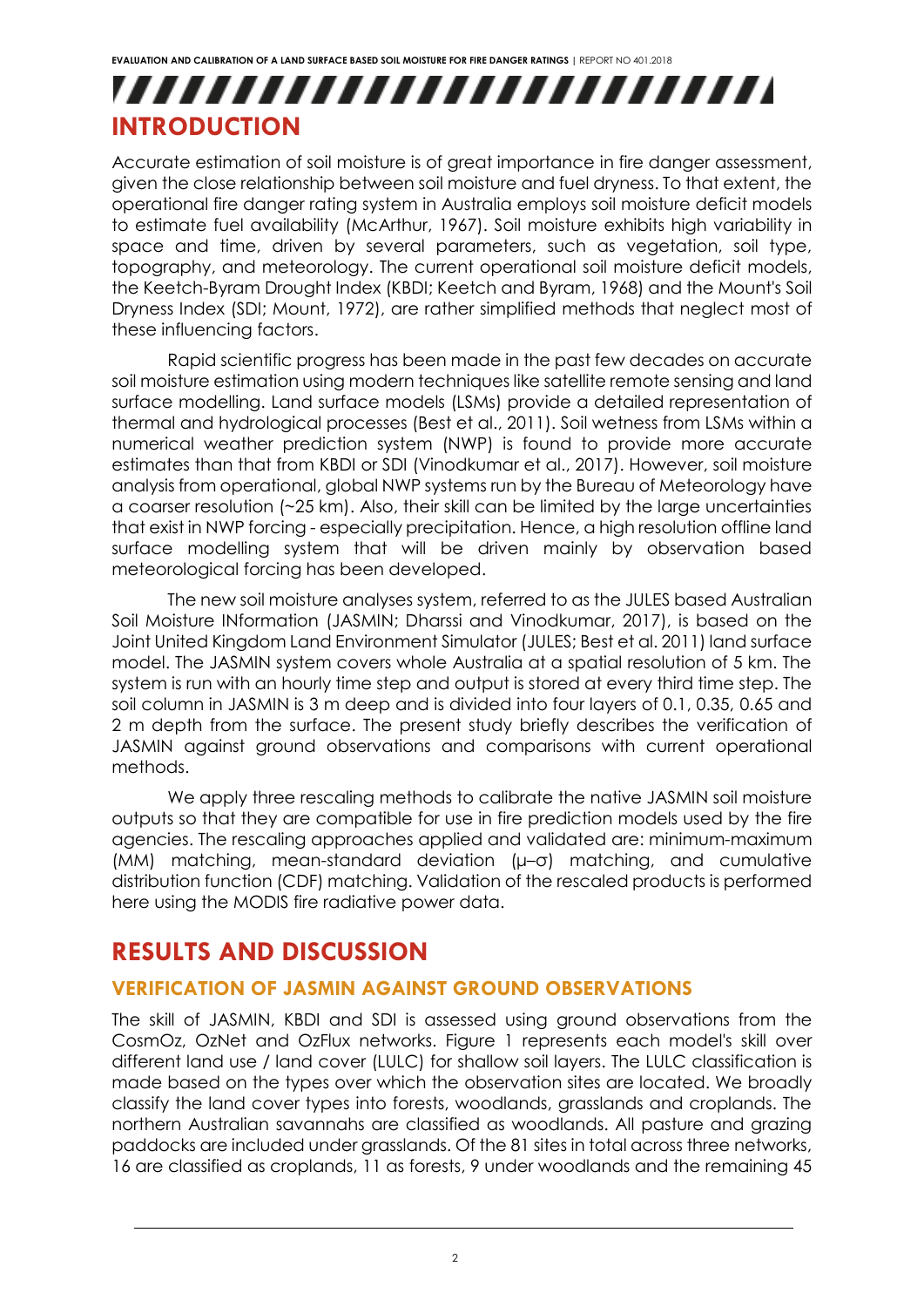### ,,,,,,,,,,,,,,,,,, ,,,,,

#### under grasslands.

From a forest fire prediction perspective, it is interesting to note that KBDI and SDI show a strong correlation with observations over forested sites (Fig 1a). Forested regions generally receive a high annual rainfall total, which explains the better performance of KBDI in terms of correlation. However, KBDI exhibits a relatively large wet bias over these forested sites (Fig 1c). Also, the median anomaly correlation of KBDI is less than 0.60 (Fig. 1d). This highlights the moderate skill of KBDI in capturing the high frequency changes in moisture of forest litter layer. SDI skill is generally better than KBDI for all land cover types. The most probable reason for this is the use of a vegetation classification in SDI to estimate soil dryness. Also, the assumption of evapotranspiration (ET) water loss as a linear function of maximum temperature seems to be a more reasonable one than that used in KBDI.



**Figure 1.** Skill of each model over various land cover types: a) Pearson's correlation, b) unbiased RMSD, c) bias, and d) anomaly correlation. The red, blue and green boxes and whiskers represent JASMIN, KBDI and SDI respectively. The grouping is done based on the land cover type of the observing site. The outliers are marked as diamonds.

JASMIN performs consistently better overall land cover types considered here. The skill of JASMIN over grasslands is quite remarkable. The median correlation between JASMIN and observations over grassland is about 0.83. The corresponding anomaly correlation is 0.78. It also has better skill in simulating moisture regimes over woodlands and croplands. Though KBDI and SDI have slightly higher median correlation than JASMIN over forest sites (Fig. 1a), JASMIN has lower unbiased RMSD (Fig. 1b), lower bias (Fig. 1c) and higher anomaly correlation (Fig 1d) than the traditional models. These results arguably underline the potential of JASMIN to be used in a variety of land related applications.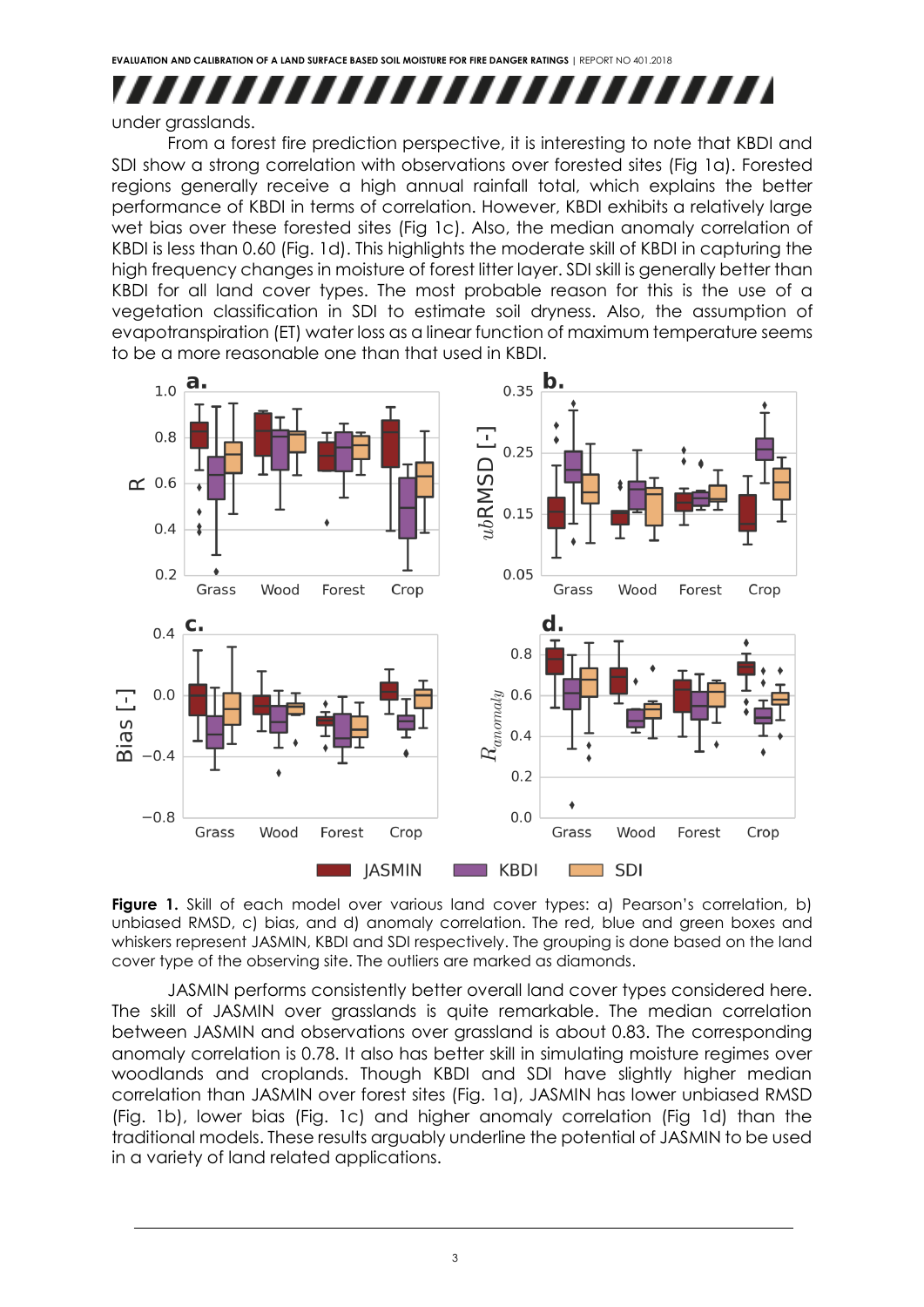# ,,,,,,,,,,,,,,,,,,,,,,,,,

## **CALIBRATION OF JASMIN SOIL MOISTURE**

The key aim of rescaling methods is to calibrate JASMIN outputs in units of moisture excess to moisture deficit values with a dynamic range from 0 – 200 mm in depth. As a demonstration of each calibration technique, a qualitative evaluation of KBDI and rescaled JASMIN products against Moderate resolution Imaging Spectro-radiometer (MODIS) fire radiative power (FRP) data are presented in Fig. 2. The JASMIN product corresponds to the 0 – 350 mm soil profile.



MM, c) μ–σ, and d) CDF matching methods. The selected area corresponds to the state of Victoria. JASMIN products correspond to 0-350 mm model soil profile. The datasets span from January 2010 to February 2015.

The evaluation against MODIS FRP product reveals some characteristics of each soil dryness datasets. For example, the MM method (Fig. 2b) generally produces a drier soil than KBDI and other two methods. This causes the fires with high intensity to correspond to drier soils One of the features of μ-σ (Fig. 2c) and CDF (Fig. 2d) techniques is that they preserve the climatology of the dryness index to which they are matched. This is apparent from the scatter plots (Fig. 2). Some of the systems which use the soil dryness products may be tuned to offset the bias in traditional indices. For such systems, μ-σ and CDF techniques thus offer a product with improved correlations while preserving the climatology of the traditional dryness index. The scatter plot of KBDI (Fig. 2a) shows that higher FRP values occur over wet soils as well as dry soils. Generally, large intense fires are associated with sufficiently dry live fuels and larger dead fuels. The drying of these large fuel loads is associated with prolonged drought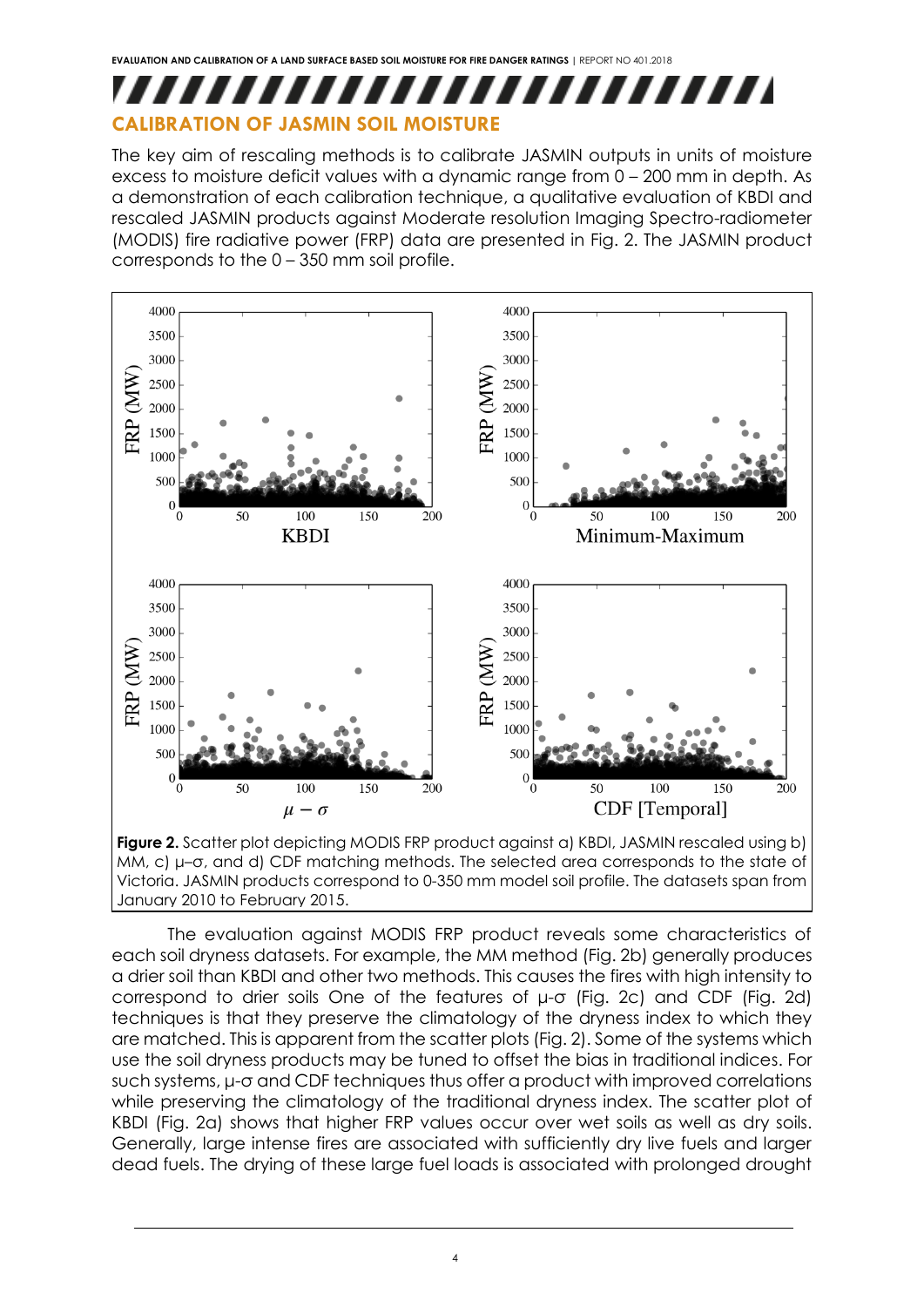## ,,,,,,,,,,,,,,,,,,,,,,,,,,

and hence large soil moisture deficit. In that respect, it could be argued that the drier soils in MM method corresponding to large FRP values present a more realistic scenario.

The results from the correlation analysis (Table 1) indicate that MM matching, μ–σ matching and CDF matching methods have similar skill. The negative values indicate that the model fields are in deficit form whereas observations are given as soil moisture contents. The correlations of JASMIN products decrease when the 0 – 1 m soil profile is used. This highlights the representativity differences in model and observation soil horizons. CosmOz observation depths are usually below 400 mm. Also, about 42% of the "deeper" probes in OzFlux are located at 500 mm. Only 16% of the total sites have probes located at 1 m. This possibly made the 0 – 350 mm model profile more representative of observations than the 1 m profile.

|                    | Correlation |         |                |         | <b>Anomaly correlation</b> |         |                  |         |  |  |
|--------------------|-------------|---------|----------------|---------|----------------------------|---------|------------------|---------|--|--|
| In situ network    | KBDI        | МM      | $\mu - \sigma$ | CDF     | KBDI                       | MM      | $\mu$ – $\sigma$ | CDF     |  |  |
| 0-350 mm profile   |             |         |                |         |                            |         |                  |         |  |  |
| CosmOz (Surface)   | $-0.69$     | $-0.84$ | $-0.82$        | $-0.79$ | $-0.47$                    | $-0.66$ | $-0.61$          | $-0.59$ |  |  |
| OzFlux (Surface)   | $-0.75$     | $-0.80$ | $-0.80$        | $-0.79$ | $-0.58$                    | $-0.70$ | $-0.68$          | -0.66   |  |  |
| OzFlux (Root zone) | $-0.86$     | $-0.85$ | $-0.85$        | $-0.85$ | $-0.65$                    | $-0.63$ | $-0.63$          | $-0.62$ |  |  |
| 0-1 m profile      |             |         |                |         |                            |         |                  |         |  |  |
| CosmOz (Surface)   | -0.69       | $-0.73$ | $-0.70$        | $-0.67$ | $-0.47$                    | $-0.57$ | $-0.55$          | $-0.54$ |  |  |
| OzFlux (Surface)   | $-0.75$     | $-0.74$ | $-0.73$        | $-0.71$ | $-0.58$                    | $-0.64$ | $-0.61$          | $-0.60$ |  |  |
| OzFlux (Root zone) | $-0.86$     | $-0.82$ | $-0.82$        | $-0.82$ | $-0.65$                    | $-0.63$ | $-0.62$          | $-0.60$ |  |  |

Table 1. Pearson's product-moment correlations of KBDI and JASMIN based soil moisture deficit products against in-situ soil moisture observations. The values represent a network average.

#### **SUMMARY**

The present study underlines some of the limitations of traditional soil dryness indices in producing accurate soil moisture estimates, particularly for a shallow soil layer. One limitation of the traditional indices is that they use a single soil horizon to represent variations in both surface and root zone layers. The new JASMIN system can address gaps in the present operational methods by providing accurate soil moisture information in different layers. The JASMIN has shown to provide good skill in estimating soil moisture at both surface and root zone layers.

Considering the significant effort required to adopt any new source of information in operations, the calibration provides an opportunity to make a substantial improvement to the existing system with the least amount of resources. However, in the longer term, we envisage the adoption of JASMIN soil moisture in its native form for operational fire danger ratings. This will potentially reduce the loss of information arising from any form of calibration. The new Australian national fire danger rating system plans to incorporate JASMIN soil moisture information in its native form to estimate fuel availability.